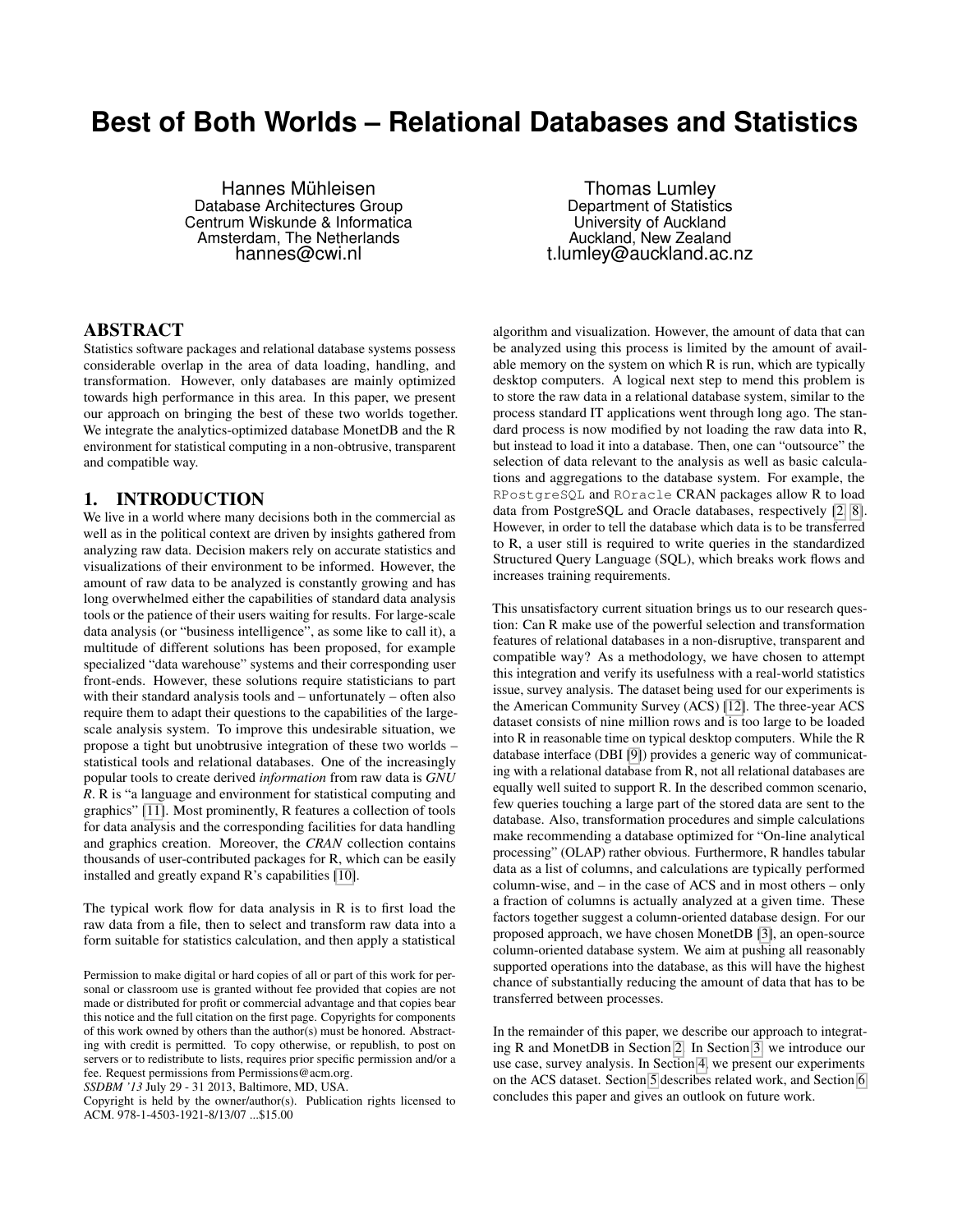# <span id="page-1-0"></span>2. MARRYING MONETDB AND R

Before we can discuss the user experience when dealing with data stored in the database from the R environment, we have to enable communication with the database itself. As mentioned, the R package DBI provides a generic interface to send SQL queries to relational databases and retrieve the query result table as a R object, the data.frame. DBI can best be compared to JDBC, which is the generic database interface for Java.

To allow this interaction with MonetDB, we have implemented a new MonetDB-specific driver [\[7\]](#page-3-9). This driver is written in native R code for high compatibility with existing environments and ease of installation. The driver uses R's socket facilities to connect to the database, which is listening on a TCP port, and supports MonetDB's MAPI protocol, which is used to send queries and receive their results.

However, as discussed in the introduction, the ability to send SQL queries to a relational database from the R environment only takes us part of the way. Users are still required to "think database" when interacting with the data stored there. To solve this issue, another layer of connectivity is required, which we describe in the following section.

# 2.1 Virtual Data Object

One of the most widely used data types in  $R$  is the data.frame, which consists of a named list of individually typed columns. Once constructed, this type supports various operations, such as selecting a subset of rows or columns, arithmetical operations on numeric columns, comparisons with constants and many more. Many of the contributed packages are able to operate directly on data.frame objects, for example, the ggplot2 graph plotting library can take a data.frame as data source. Obviously, this type is very close to data stored in relational tables or general query results from a relational database system. For example, the DBI database abstraction layer specifies data.frame objects to be returned by data-retrieving functions such as dbGetQuery.

A fully functional method to manipulate database tables in R would now be to use DBI to load a database table into a data.frame, and use R's built-in operators to select, reshape, and generally manipulate the data. However, this is of course very unpractical for large datasets, as the entire table has to be transferred from the database into R. A more sensible solution is a *virtual data object*, or *proxy object*. This object lives in the R environment, and behaves almost exactly like a materialized data.frame. All the calls that the database in the background supports are translated there, and only when the database is out of its depth the potentially much smaller and already aggregated data is transferred into R, where the user can now run more complex calculations.

Since R allows overloading of functions and operators through its class system, such a solution was implemented in monet.frame. This object is initialized with a database table. Rather than reading the data, it will only determine the names and types of the columns in the table and its size. In the case of MonetDB as well in many other database systems, this information comes from the database *catalog*, which is independent of the amount of data that is actually in the table. The user can now manipulate this object the very same way as a local object. In contrast however, her actions do not trigger actual data transfer, but rather a reformulation of the SQL query that backs the virtual data object. For example, consider the example R interaction in Listing [1:](#page-1-1)

### <span id="page-1-1"></span>Listing 1: Interaction with virtual data object  $c \leftarrow dbConnect(MonetDB.R()$ ,

 $"$  monetdb://localhost/db1") mf  $\leftarrow$  monet . frame  $(c, "t1")$  $mean(subset(mf, c1 > 42)$ \$c2)

We can see how the monet.frame object is constructed with a connection and the name of the database table to be wrapped. Now, a prototypical R interaction is performed on the object: First, the subset method is used to select a subset of the data based on a comparison. Then, the  $\frac{1}{2}$  operator is used to select a single column from the result. Finally, a statistical aggregate is calculated, which is then typically used as the basis of more complex analyses. While no SQL statements are visible to the user, they are still being created in the background. In particular, through overloading subset, \$ and mean, the query was rewritten over several steps as seen in Listing [2,](#page-1-2) with only the last query being executed:

<span id="page-1-2"></span>Listing 2: Generated SQL Query – Rewriting steps SELECT \* FROM t1 SELECT  $*$  FROM t1 WHERE  $(c1>42)$ SELECT c2 FROM  $t1$  WHERE  $(c1>42)$ SELECT AVG( $c2$ ) FROM t1 WHERE ( $c1 > 42$ )

To clarify this translation process, R allows the definition of new classes of objects. Many R-internal operations are defined as socalled *generics*, which means that they will not directly call an implementation, but rather search the space of defined methods for one matching the class name. Per convention, the specific implementation of a generic is named with the generic function name appended with the name of the class. For example, the length method for our virtual data object is defined with the name length.monet.frame and will be called if a user applies the length method to a monet.frame object. In this case, the function returns a simple scalar value. However, there are also methods which return a new monet. frame object such as the  $$$ operator. Here, the wrapped SQL query is changed internally, as seen in Listing [2](#page-1-2) (Lines 2 to 3).

Since it is possible for the user to inspect the intermediate result at every step, this allows exploratory usage of data stored in the database from potentially very large tables without big performance penalties. Furthermore, these objects can now also be transparently used by extension packages that provide specialized calculations, without them being required to support database operations explicitly. Often, we can simulate calculations not provided by the database through a combination of other functions. For example, acosh can be calcu-√ lated as  $x + \sqrt{x^2 - 1}$ , which is supported. However, there are other calculations such as the factorial or gamma functions that have to be executed within R. To support this, the monet. frame contains explicit operators that materialize the wrapped database objects into the R environment.

However, overloading operators is only one side of the equation. The next question is in which language the calls should be translated. MonetDB supports multiple front-ends beside SQL, and – as in many database systems – actual query execution is expressed in a procedural language, *MAL*. While we are translating to standard SQL code for now, which also allows our virtual data object to co-operate with databases other than MonetDB, we have the possibilities of either translating direct to MAL with potential additional performance gains, or implement a R-supporting database front-end to the same purpose.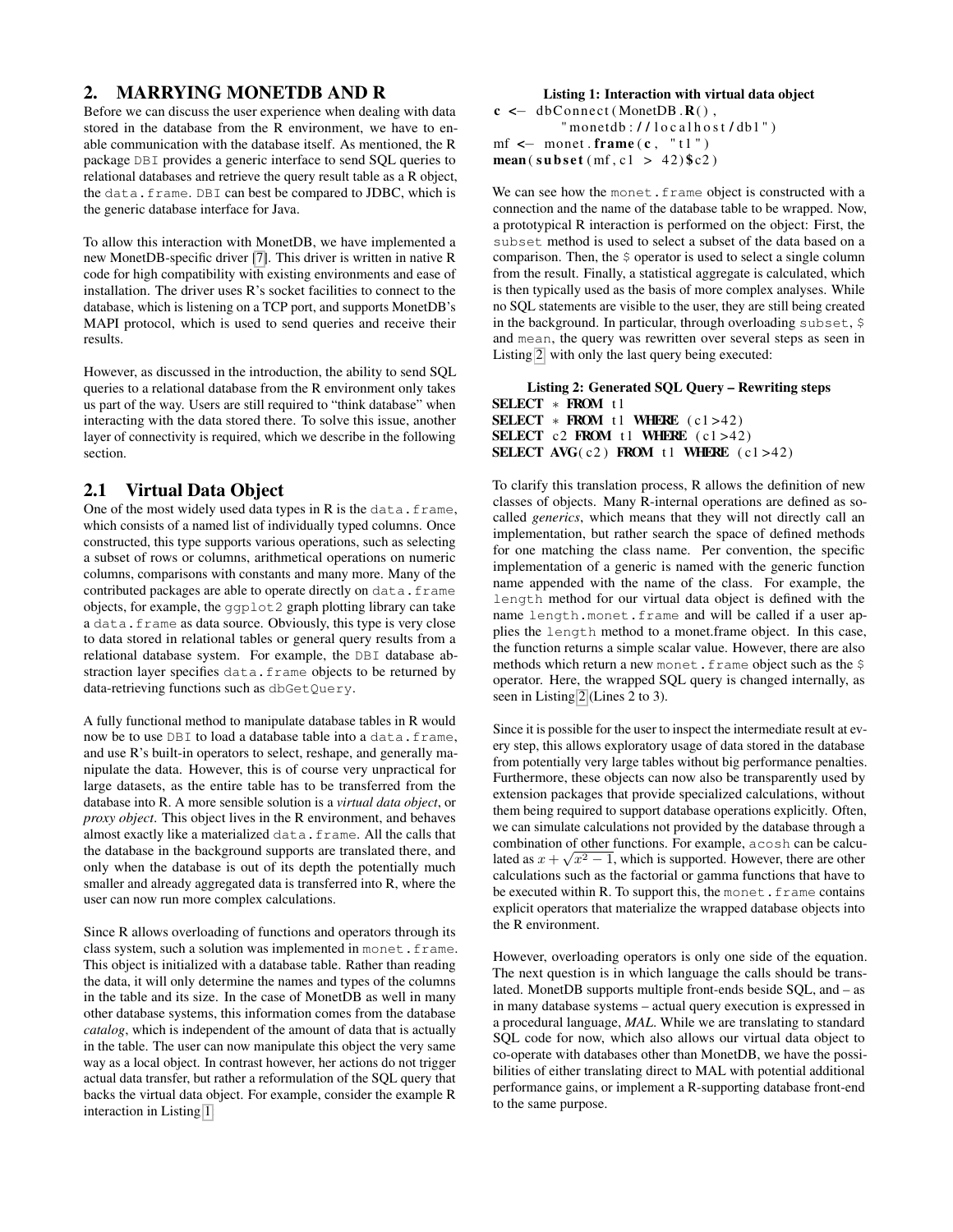#### <span id="page-2-0"></span>3. USE CASE: SURVEY ANALYSIS

In order tho show the usefulness of the virtual data object and the MonetDB – R connection, we have chosen a use case from survey analysis. The American Community Survey (ACS) [\[12\]](#page-3-4) is a yearly survey that is performed in all U.S. states. Data is collected from around 3.5 million randomly-selected addresses. Among others, the survey collects information on income, health, education, transportation and housing. The main goal of ACS is to provide authorities with information about their residents. However, it is difficult to provide information about the entire population of the U.S. through observation of only a random fraction of people. To allow statistically valid inferences while still protecting the privacy of the included people, replication-based estimation is used in ACS.

To correctly estimate for example the average age of the U.S. population from the ACS data, one cannot simply average the corresponding column from the data set. Instead, the overall weight for the correct value and the replicate weights for correct standard error estimation have to be considered. To stay in the example, the average age  $\overline{age}$  is calculated by using the overall weight column  $w$ . To obtain the standard error  $(SE)$  for this estimator, one has to repeat this calculation with all the replicate weight columns. In the case of ACS, there are 80 replicate weights  $w_r$ .

$$
\overline{age} = \frac{\sum (age \times w)}{\sum w} \tag{1}
$$

$$
SE(\overline{age}) = \sqrt{\frac{4}{80} \sum_{r=1}^{80} (w_r - \overline{age})^2}
$$
 (2)

Performing both calculations on the ACS data requires a considerable part of the data to be included. However, the mathematical operators required on the bulk of these values are only basic algebra and aggregation, which are supported by most relational databases and of course MonetDB. Therefore, we can take advantage of the high degree of optimization in these systems to calculate the desired estimators quickly. Apparently, the average American is 37.1 years old with a standard error of  $9.2 \times 10^{-6}$ .

#### <span id="page-2-1"></span>4. EXPERIMENTAL RESULTS

In this section we present two experiments over three differently sized datasets with three different implementations. The first experiment is based on the simple calculation on a column in the data from Listing [1.](#page-1-1) The second experiment is the calculation the weighted average of people's ages in ACS and the corresponding standard error from the preceding Section [3.](#page-2-0) These experiments were repeated for three different scenarios: 1) *Plain R*, where the R-internal CSV parser is used to load the data file, and the calculations are performed on the materialized data.frame, 2) *Manual*, where SQL queries are directly sent to the database, and 3) *Virtual*, where the virtual data object is used. The implementation of the survey analysis was realized by the R packages sqlsurvey [\[5\]](#page-3-10) for the manual method, survey [\[6\]](#page-3-11) for the plain R method, and a new implementation using our virtual data object.

Our general hypothesis is that the *Manual* method will be the fastest, since its manually constructed SQL queries will minimize the amount of round-trips to the database. We also assume that the virtual method will be close in performance, since no data is actually being materialized in R until absolutely necessary. Finally, we expect the *Plain R* method to show a very poor performance in comparison, partly due to R's single-threaded design. We have used three different datasets based on the ACS data: 1) *Small*, 142.982

| System | Exp.            | Method               |         | Dataset |          |
|--------|-----------------|----------------------|---------|---------|----------|
|        |                 |                      | Small   | Medium  | Large    |
| Fast   | DB Import       |                      | 1.1 s   | 35.4 s  | 702.2 s  |
|        |                 | Plain R              | 4.5 s   | 92.5 s  |          |
|        | <b>Baseline</b> | Manual               | $0.1$ s | $0.1$ s | $0.1$ s  |
|        |                 | Virtual              | $0.1$ s | $0.2$ s | $0.2$ s  |
|        | Survey          | Plain R              | 14.2 s  | 93.7 s  |          |
|        |                 | Manual               | $0.1$ s | 0.9 s   | 3.6s     |
|        |                 | Virtual              | 0.9 s   | 1.5 s   | 4.2 s    |
| Slow   | DB Import       |                      | 3.0 s   | 180.1 s | 2520.3 s |
|        | <b>Baseline</b> | Plain R              | 7.3 s   |         |          |
|        |                 | Manual               | $0.1$ s | $0.1$ s | $0.2$ s  |
|        |                 | Virtual              | $0.3$ s | $0.4$ s | $0.5$ s  |
|        | Survey          | Plain $\overline{R}$ | 8.2 s   |         |          |
|        |                 | Manual               | $0.3$ s | $1.1$ s | 124.5 s  |
|        |                 | Virtual              | 14.0 s  | 15.4 s  | 80.0 s   |

#### <span id="page-2-2"></span>Table 1: Experimental Results

tuples in a 91 Megabyte CSV file representing the data from the state of Alabama, 2) *Medium*, 1.060.060 tuples in a 690 Megabyte CSV file representing the data from California, and 3) *Large*, 9.093.077 tuples in a 6 Gigabyte CSV file with the data from the entire U.S. Both experiments were run on two standard desktop computers, one with a quad-core processor and 16 GB of main memory (*Fast*) and one with a dual-core processor and 2 GB of memory (*Slow*).

The measured completion times of all experiments can be seen in Table [1.](#page-2-2) For each combination of System, Experiment and Method the times for the three datasets are given. Measurements were aborted (–) if the process did not finish within one hour. In the table, we can see how the *Plain R* method consisting of loading the CSV file from disk into the R process space requires a increasingly long time to complete. Contrary, the *Manual* SQL query method is consistent in its speed. The *Virtual* method using monet.frame shows very the expected results as well, a bit more time is spent compared to manual SQL queries, but far less than plain R operations. We can also see how the time it takes to load the data into MonetDB is also considerable. However, this has only to be done once, whereas this is necessary every time R is started for the native R approach. Furthermore, the timings are remarkable considering the fact that MonetDB has not only to read the data from the CSV file, but also creates the persistent database files on disk.

For the baseline experiment, we can see that the virtual data object incurs costs only marginally larger than those shown by manually constructing SQL queries. Furthermore, loading a common CSV file into MonetDB is faster than a one-time load into the R address space, even in a situation where enough physical memory is available. It should be also noted that the *Plain R* method could me more competitive at least on small datasets when slow loading is amortized by a large number of fast calculations. Similar results can be seen in our results for the survey analysis experiments. Here, the performance of the *Native* method was again clearly dominated by the time it took to load the CSV file. For the *Manual* method realized through sqlsurvey we can see outstanding performance, with only 3.6 seconds taken to analyze the entire dataset with the help of MonetDB. Comparing the results between the *Manual* and *Virtual* scenario, we only see a increase in time to 4.2 seconds. For our implementation, this delta can then be regarded as the overhead incurred by the convenience of using the virtual data object. Comparing between the two systems the experiments were run on,